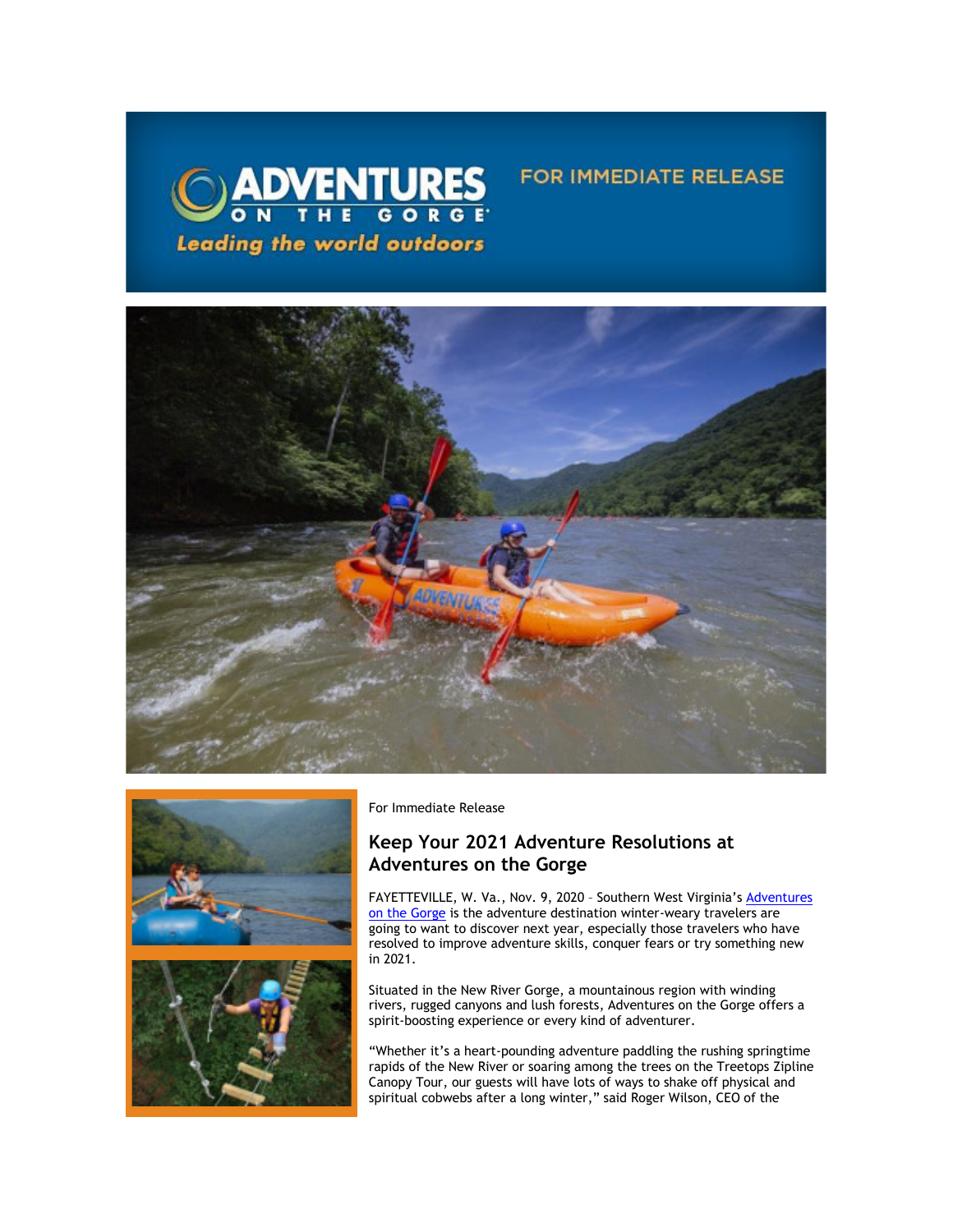

adventure resort. "While we are all hunkering down for winter, it's a good time to dream and plan for the days when we can go back outside and play."

In the meantime, here are 21 ways travelers can resolve to have a blast in the great outdoors next year:

### **Learn or improve your adventure skills.**

Adventures on the Gorge offers a variety of "Learn To" and other guided skill-building experiences featuring personal coaching with passionate guides.

1 [- Learn to fly fish](https://click.icptrack.com/icp/relay.php?r=13440961&msgid=465697&act=3SPQ&c=1378153&destination=https%3A%2F%2Fadventuresonthegorge.com%2Fadventures%2Ffishing%2Flearn-fly-fish%2F&cf=13608&v=e06ccd9215288e276111c7b0781a4bc85e26431cbc62b952c783a3bc799a8390) like a pro. Learn how to tie a fly, cast and retrieve, set a hook and more.

2 – [Learn to kayak](https://click.icptrack.com/icp/relay.php?r=13440961&msgid=465697&act=3SPQ&c=1378153&destination=https%3A%2F%2Fadventuresonthegorge.com%2Fadventures%2Fkayaking%2Flearn-kayak%2F&cf=13608&v=fa8045cc8474116661300dd819d73df276e1b9bc92e7357fe7c5b5ab5d6323ae) whitewater. For beginning and intermediate kayakers who want to learn how to kayak whitewater. Students will learn about gear selection, basic paddle strokes, how to roll a kayak upright, boat control and much more.

3 – [Go mountain biking with a guide.](https://click.icptrack.com/icp/relay.php?r=13440961&msgid=465697&act=3SPQ&c=1378153&destination=https%3A%2F%2Fadventuresonthegorge.com%2Fadventures%2Fmountain-biking%2Ftwo-hour-guided-mountain-biking%2F&cf=13608&v=3753d9865add7f0c007fe1e95e8154ce62557a25ee7cf061c0cff9213ab5bcd2) Two-hour and half-day Guided Mountain Biking tours are customized to cyclist's skill level. Experiences range from easy scenic tours to some of the most challenging tracks in the Appalachians.

4- [Learn the ropes of rappelling.](https://click.icptrack.com/icp/relay.php?r=13440961&msgid=465697&act=3SPQ&c=1378153&destination=https%3A%2F%2Fadventuresonthegorge.com%2Fadventures%2Fclimbing-rappelling%2Ftwo-hour-rappelling%2F&cf=13608&v=3d655b6d774a9d0685cce3aa2d3f02974b3219f10ada6d359507ce229bcee266) Adventurers as young as eight can learn the basic skills needed to rappel off a cliff during this two-hour adventure. There are also [half-day](https://click.icptrack.com/icp/relay.php?r=13440961&msgid=465697&act=3SPQ&c=1378153&destination=https%3A%2F%2Fadventuresonthegorge.com%2Fadventures%2Fclimbing-rappelling%2Fhalf-day-climbing-rappelling%2F&cf=13608&v=ad33cd8f9ac55a06fb4e2dc730db3a4280ac1663a88e057606f2b54b30e76cf9) rock climbing and rappelling adventures.

5 - [Take a guided hike.](https://click.icptrack.com/icp/relay.php?r=13440961&msgid=465697&act=3SPQ&c=1378153&destination=https%3A%2F%2Fadventuresonthegorge.com%2Fadventures%2Fguided-hiking%2F2-hour-guided-hike%2F&cf=13608&v=d3dbe8e7aca54b699b2a02743ba3e14f68b4f0ed827233ea63b783f2bf0e78cb) Hiking guides lead hikers of all abilities to the best spots for photos, the most scenic vistas and places to spot wildlife on twohour and [half-day hikes.](https://click.icptrack.com/icp/relay.php?r=13440961&msgid=465697&act=3SPQ&c=1378153&destination=https%3A%2F%2Fadventuresonthegorge.com%2Fadventures%2Fguided-hiking%2Fhalf-day-hike%2F&cf=13608&v=e41aff28761292b835183e8c130d26d6edefadd8854ecdee52e92bdd27252e43)

6 – [Build your team.](https://click.icptrack.com/icp/relay.php?r=13440961&msgid=465697&act=3SPQ&c=1378153&destination=https%3A%2F%2Fadventuresonthegorge.com%2Fadventures%2Fteam-building%2Fteam-challenge%2F&cf=13608&v=f37d8b50fd38bebd8d0c4e78c12cfaa76b6f7adb14453a99af67983fa036afcc) Your Zoom-weary team may be ready to finally get together in person, and customized team-building adventures will help you strengthen your group's dynamics in the stunning backdrop of the New River Gorge.

#### **Conquer your fear of flying.**

After a winter at home, staying grounded may be the last thing you want to do, even if it makes you a little nervous. Adventures on the Gorge offers a variety of ways to let your body as well as your spirit soar.

7 – [Zip through an Eastern Hemlock forest](https://click.icptrack.com/icp/relay.php?r=13440961&msgid=465697&act=3SPQ&c=1378153&destination=https%3A%2F%2Fadventuresonthegorge.com%2Fadventures%2Fzip-line-aerial-adventures%2Ftreetops-zip-line-canopy-tour%2F&cf=13608&v=d91862384dba58aa5469fc610fd0b748936bb315ce270c5a0c87f70bf4ea166c) and protect the environment at the same time. TreeTops Zipline Canopy Tour features 10 ziplines, five sky bridges, two short hikes and a rappel at the end for a half-day aerial adventure that is devoted to sustaining the health of the forest. Part of the fees help treat trees infected by the invasive Wooly Adelgid.

8 – Get a birds'[-eye view of the New River.](https://click.icptrack.com/icp/relay.php?r=13440961&msgid=465697&act=3SPQ&c=1378153&destination=https%3A%2F%2Fadventuresonthegorge.com%2Fadventures%2Fzip-line-aerial-adventures%2Fbridge-walk%2F&cf=13608&v=435dd7ef93b7a5ec1673b04382975af02f4cd97e1ef62cab683c9a525c7ed4a2) The guided New River Gorge Bridge Walk offers a slow walk along a 24-inch catwalk 850 feet above the New River for an unforgettable view of the river and a fascinating look at the architectural features of the famous bridge.

9 – [Defy Gravity.](https://click.icptrack.com/icp/relay.php?r=13440961&msgid=465697&act=3SPQ&c=1378153&destination=https%3A%2F%2Fadventuresonthegorge.com%2Fadventures%2Fzip-line-aerial-adventures%2Fgravity-zip-lines%2F&cf=13608&v=bd7e6377eb8baedfafff7af6bee1ba95960dda0618843f592b224f61b38722ab) Speed demons will love the monster 1 ½-mile Gravity Ziplines, soaring 200 feet above ground and zigzagging across the ridgeline of a mountain bowl. Expect speeds of up to 65 miles per hour.

**Challenge those muscles you've been working on all winter.**  All those burpees, squats and push-ups you do this winter will pay off when you meet the challenges found at these adventures at Adventures on the Gorge.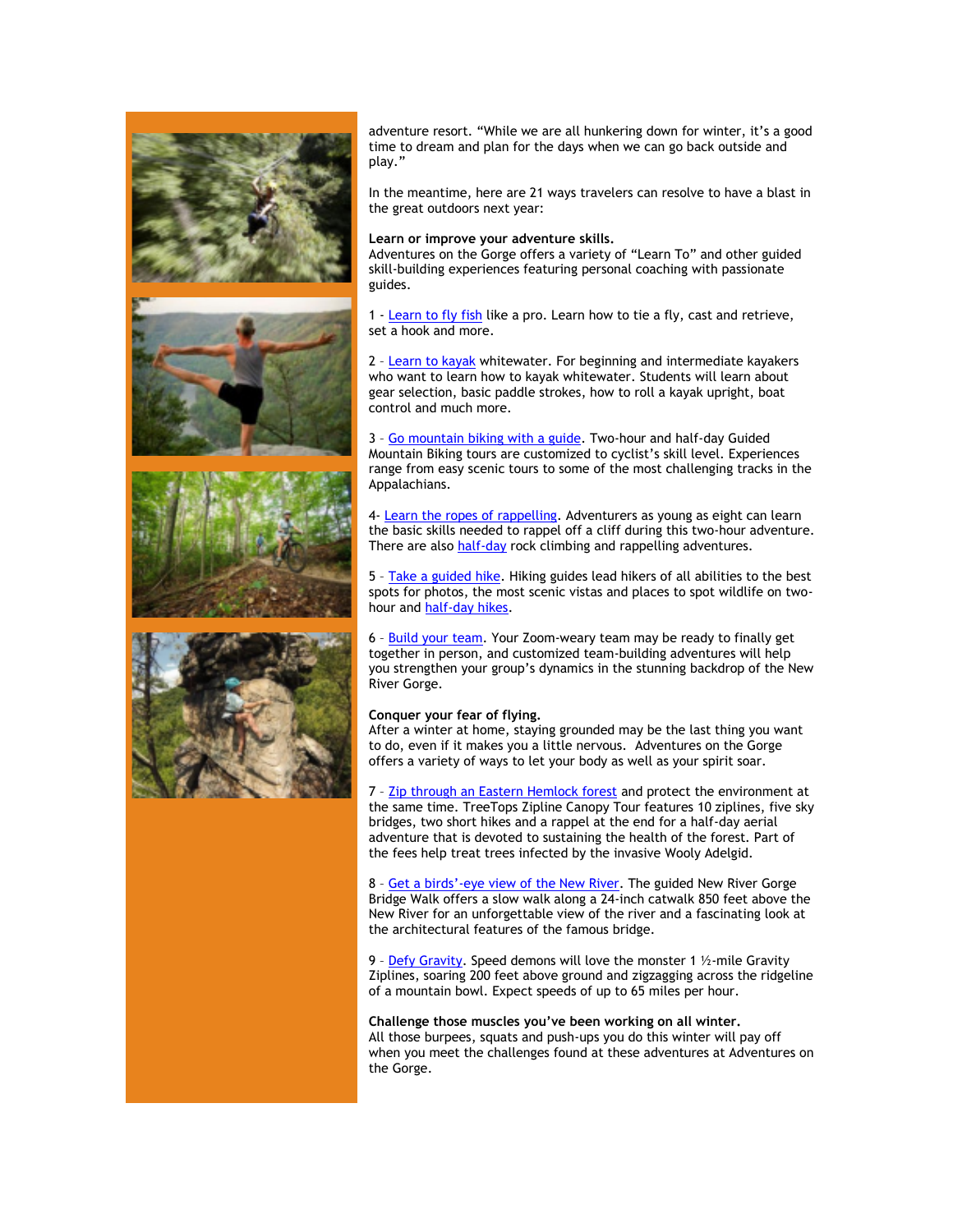10. [SUP, Climb and Kayak on Summersville Lake.](https://click.icptrack.com/icp/relay.php?r=13440961&msgid=465697&act=3SPQ&c=1378153&destination=https%3A%2F%2Fadventuresonthegorge.com%2Fadventures%2Flake-adventures%2Fhalf-day-summersville-lake-multi-sport%2F&cf=13608&v=22a15baade03980e2854c2be15d1140539d7ce2a8dc849d8408923f3393bdfe3) With a toy-packed pontoon boat as your floating home base, this half-day adventure offers a variety of ways to play. Test your upper body strength climbing the rock walls of the lake, challenge your balance on a stand up paddle board and demonstrate your stamina by kayaking across the lake.

11. Test your balance, strength and focus on the TimberTrek Adventure [Park](https://click.icptrack.com/icp/relay.php?r=13440961&msgid=465697&act=3SPQ&c=1378153&destination=https%3A%2F%2Fadventuresonthegorge.com%2Fadventures%2Fzip-line-aerial-adventures%2Ftimbertrek-adventure-park%2F&cf=13608&v=18ccc891771829c3d4c9e36973df56a6d0d839c635d665a6a43350403fdbaa88) obstacle course. To be victorious you'll need strength, endurance and confidence to face more than 60 platforms with bridges, ziplines, cargo nets and many other challenges.

12. [Join the Gauliathon](https://click.icptrack.com/icp/relay.php?r=13440961&msgid=465697&act=3SPQ&c=1378153&destination=https%3A%2F%2Fadventuresonthegorge.com%2Fadventures%2Fwhitewater-rafting%2Fgauley-river-quad-double-upper-gauley-throwback-overnight%2F&cf=13608&v=0988b2c4c6e901241cd807fb3c767c7d8f16e63d2eb73dce17fc57e7ed49f383). The rafting world's version of a triathlon, this three-day, four-night fall-season adventure is the ultimate Upper Gauley challenge. It includes four days of rafting the Upper Gauley's famous Class V rapids, riverside camping, meals and guided hikes. Not for rafting newbies.

#### **Spend more time with the kids.**

13. - [Take them to the river.](https://click.icptrack.com/icp/relay.php?r=13440961&msgid=465697&act=3SPQ&c=1378153&destination=https%3A%2F%2Fadventuresonthegorge.com%2Fadventures%2Fwhitewater-rafting%2Fglade-creek-canyon-rafting-hiking%2F&cf=13608&v=bcb818c2ee68bae1cd3df3453c0f50d0c2931dfc78232507e1b2df6460c2906a) The Glade Creek Canyon & Hiking Adventure is the perfect New River adventure for families with kids eight and older, with paddling, hiking, jumping and crazy fun. Our guides love this trip almost as much as the kids. And a big bonus for parents: kids under 12 raft free.

14. [Unplug your teens on the New River Overnight](https://click.icptrack.com/icp/relay.php?r=13440961&msgid=465697&act=3SPQ&c=1378153&destination=https%3A%2F%2Fadventuresonthegorge.com%2Fadventures%2Fwhitewater-rafting%2Flower-new-river-2-day-overnight%2F&cf=13608&v=9a4ea64023ef10215e6492794fa9b84103388d6465c33797f0d46e2214358659). There's nowhere for them to recharge their phones, so teens will simply have to spend real facetime with you during this two-day adventure. You'll paddle the Upper and Lower New River by day and spend the night at a riverside campground.

15. [Go float fishing and camping.](https://click.icptrack.com/icp/relay.php?r=13440961&msgid=465697&act=3SPQ&c=1378153&destination=https%3A%2F%2Fadventuresonthegorge.com%2Fadventures%2Ffishing%2Ffloat-fishing-two-day-trip%2F&cf=13608&v=805cd0d7b85f5c0d7a2fb55df75c205b6a513365592b317496a86368e640e81e) This two- or three-day adventure will give you plenty of time to get reacquainted with your kids as you leisurely cast away the day and spend the night under the stars.

16. [Introduce your teens to the Beast of the East.](https://click.icptrack.com/icp/relay.php?r=13440961&msgid=465697&act=3SPQ&c=1378153&destination=https%3A%2F%2Fadventuresonthegorge.com%2Fadventures%2Fwhitewater-rafting%2Fgauley-river-overnight%2F&cf=13608&v=1fbaa40e014cd234557867eff727b5d3c758a136876755b2adaf093b5bcc6e2d) Sixteen is the minimum age for all Gauley River trips during the fall Gauley Season. Even if they don't say so, your intrepid teens will be thrilled to paddle Class V rapids along with their cool parents. There are half-, full- and overnight trips, and some previous rafting experience is recommended.

17. [Share some pool time.](https://click.icptrack.com/icp/relay.php?r=13440961&msgid=465697&act=3SPQ&c=1378153&destination=https%3A%2F%2Fadventuresonthegorge.com%2Fcanyon-falls-swimming-pool%2F&cf=13608&v=ca02d48dfa1579869ec3034574489bcfb592ad2c13366df44b26408aaeab6078) The Canyon Falls Swimming Pool includes a water feature to entertain the little ones and a convenient poolside bar for the grownups.

#### **Practice mindfulness.**

Situated on 250 wooded acres with private cabins and secluded trails, there are plenty of places to find quiet seclusion away from other guests.

18. [Yoga on deck.](https://click.icptrack.com/icp/relay.php?r=13440961&msgid=465697&act=3SPQ&c=1378153&destination=https%3A%2F%2Fadventuresonthegorge.com%2Fresort%2F&cf=13608&v=46b6ab31337f31924b11178712ae201cf426f6fed1ade4408e34240df303231b) The decks surrounding Canyon Falls Swimming Pool offer a variety of optimal spaces for early-morning yoga or meditation.

19. [Hot tubs in the woods.](https://click.icptrack.com/icp/relay.php?r=13440961&msgid=465697&act=3SPQ&c=1378153&destination=https%3A%2F%2Fadventuresonthegorge.com%2Fdeluxe-lodging-options%2F&cf=13608&v=2cdc8fe0fd07050a74df311c94cc58ed23011ff10d5f4379f3239ccb0a0dd79e) Many of the cabins feature hot tubs situated on private decks and offer a great place for meditation and stargazing.

#### **Unleash your wild side.**

When you're ready for extreme, crazy fun, you're going to want to experience the Gauley River during Gauley Season.

20. [Run the Gauley River Marathon.](https://click.icptrack.com/icp/relay.php?r=13440961&msgid=465697&act=3SPQ&c=1378153&destination=https%3A%2F%2Fadventuresonthegorge.com%2Fadventures%2Fwhitewater-rafting%2Fgauley-river-marathon%2F&cf=13608&v=4161f57f58d36a1305f79c4320d04c988ef1abb55b43388fd843b9cc88367393) The Gauley River Marathon will get your heart racing, with 60 rapids – including 25 Class Vs – in one long day.

21. [Make it a double.](https://click.icptrack.com/icp/relay.php?r=13440961&msgid=465697&act=3SPQ&c=1378153&destination=https%3A%2F%2Fadventuresonthegorge.com%2Fadventures%2Fwhitewater-rafting%2Fdouble-upper-gauley-1-day%2F&cf=13608&v=b8990b4e21affba8ff481f608eed170861ac5beb041350d805626a7b2c276bb9) The Double Upper Gauley 1 Day is the most intense river trip Adventures on the Gorge has to offer. You'll raft the massive rapids on the Upper Gauley section of the river two times in one day.